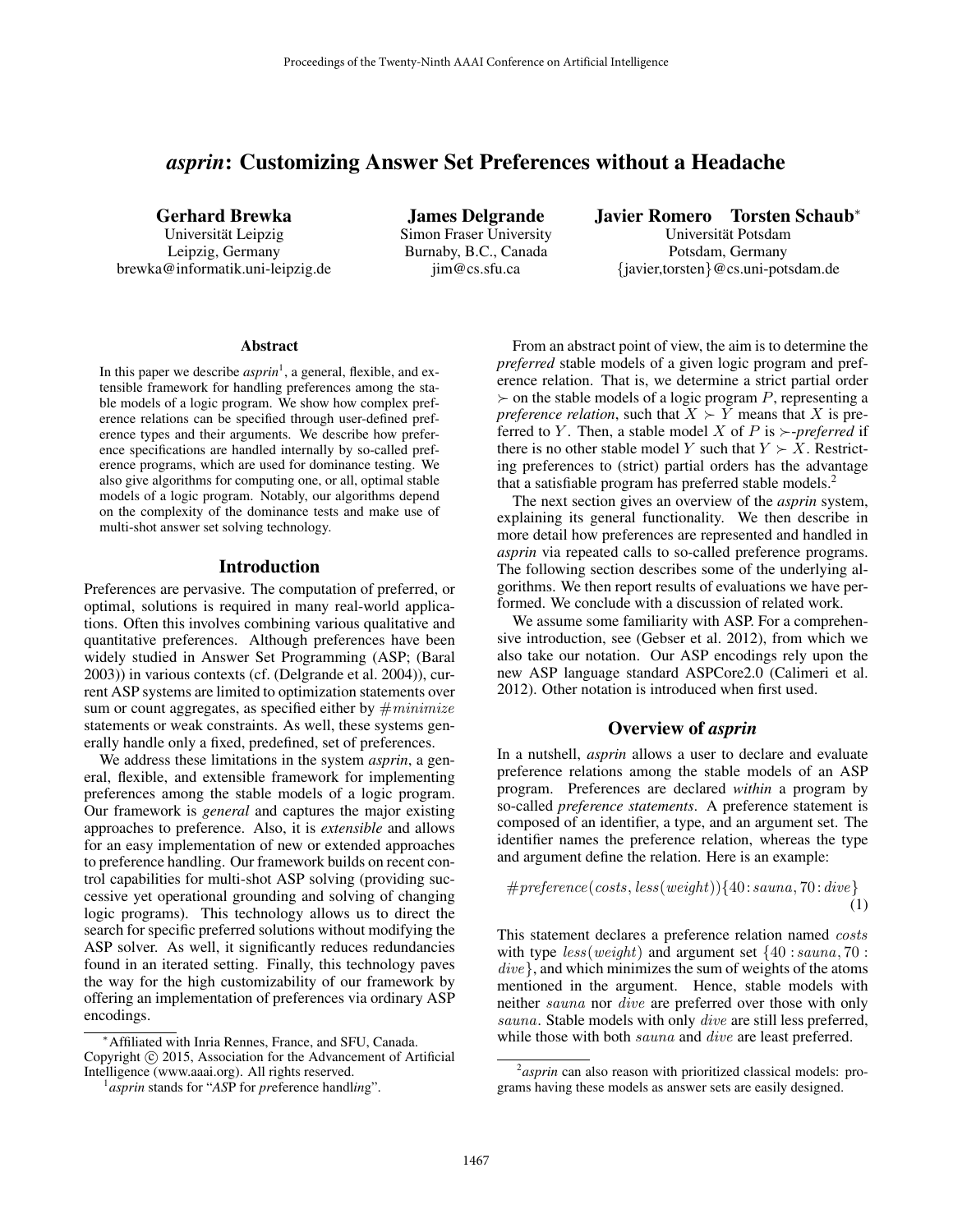While the arguments of preference types are sets, we see later on that the elements contained in these sets—which we call *preference elements*—can be more complex than in the example. In the most general case we even admit conditional elements, which are used to capture conditional preferences. Moreover, preference types may refer to other preferences in their arguments, for example:

$$
\# preference(\text{all}, \text{parent}) \\
 \{name(costs), name(\text{fun}), name(\text{temps})\} \tag{2}
$$

This defines a preference relation all which is the Pareto ordering of 3 preference relations costs, fun and temps. That is, stable model  $S_1$  is strictly preferred to  $S_2$  iff it is at least as good as  $S_2$  with respect to the 3 argument orderings, and strictly better with respect to at least one of them.

Since preference statements may be needed for the specification of other relations, the user must explicitly specify which preference relation is to be used for optimization. This is done via an  $\#$ *optimize* statement with the name of the respective preference statement as argument.

Once the preference and optimize statements are given, the computation of preferred stable models is done via a *preference program*. Such programs, which need to be defined for each preference type, take as input a stable model  $S_1$  of the original program P and produce a stable model of P *strictly better* than  $S_1$ , according to the optimize statement, if such a stable model exists. An optimal stable model is computed stepwise, by repeated calls to the ASP solver: first, an arbitrary stable model of  $P$  is generated; then this stable model is "fed" to the preference program to produce a better one, etc. Once the preference program becomes unsatisfiable, the last stable model obtained is an optimal one.

We also provide an *asprin library* which contains a number of predefined, common, preference types along with the necessary preference programs. Users happy with what is available in the library can thus use the available types without having to bother with preference programs at all. However, if the predefined preference types are insufficient, users may define their own relations (and so become preference engineers). In this case, they also have to provide the preference programs *asprin* needs to cope with the new preference relations. How this works is explained in the following.

### Expressing Preferences

We provide a generic preference language for expressing a wide range of preference relations. To keep our framework open for extensions, we do not fix a set of predefined preferences. Rather we give examples of how well-known preferences can be expressed and implemented. Many of these are included in *asprin*'s preference library, which provides basic building blocks for defining new preferences.

Syntax Our language is made up of the following elements: *weighted formulas*, *preference elements*, *preference statements*, and *preference specifications*.

Let A be a fixed alphabet. A *weighted (propositional) formula* is of the form<sup>3</sup>  $w_1, \ldots, w_l : \phi$  where each  $w_i$  is a

term and  $\phi$  is a Boolean expression over A with logical connectives  $\top$ ,  $\neg$ ,  $\wedge$ , and  $\vee$ . We write  $\phi$  whenever  $l = 0$ . For expressing composite preferences, we use a dedicated unary naming predicate *name* that allows us to refer to auxiliary preferences. That is, a *naming atom*, name(s), refers to relations associated with a preference statement s (see below).

A *preference element* is of the form<sup>4</sup>

$$
\Phi_1 > \cdots > \Phi_m \parallel \phi \tag{3}
$$

where  $\phi$  is a non-weighted formula giving the context, and each  $\Phi_r$  is a set of weighted formulas for  $r = 1, \ldots, m$  and  $m \geq 1$ . Intuitively, r gives the rank of the respective set of weighted formulas. Preference elements provide a (possible) structure to a set of weighted formulas by giving a means of conditionalization and a symbolic way of defining pre-orders (in addition to using weights). For convenience, we may drop the surrounding braces of such sets and omit " $\psi$ " if  $\phi$  is tautological. Also, we drop ">" if  $m = 1$ . Hence  $\{a, \neg b\} > c$  stands for  $\{a, \neg b\} > \{c\} \parallel \top$ . Similarly,  $40: \text{sauna in (1) stands for } \{40: \text{sauna} \} \parallel \top.$ 

A *preference statement* p is of the form

$$
\# preference(s, t) \{e_1, \ldots, e_n\} \tag{4}
$$

where  $s$  and  $t$  are ground terms giving the preference name and its type, respectively, and each  $e_i$  is a preference element. In what follows, we use  $id(p)$  to denote p's identifier s and refer to its type by  $t_s$ . The preference type determines the set of admissible preference elements. For instance,  $less(weight)$  in (1) is restricted to weighted literals. A preference type may or may not require naming atoms, depending on whether it is *composite* or *primitive*. For instance, *pareto* in (2) is composite.

A set of preference statements is accompanied by a single *optimization directive*,  $\#$ *optimize*(s), telling a solver to restrict its reasoning mode to the preference relation declared by s. The collection of preference statements in a program has to satisfy certain requirements to be useful. We say a set of preference statements  $S$  is

- *closed*, if  $p \in S$  for some p with  $id(p) = s$  whenever  $name(s)$  occurs in S, and
- *acyclic*, if the dependency relation induced among preference statements in S by naming atoms is acyclic.

A *preference specification* is a set of preference statements S along with a single directive  $\# \text{ optimize}(s)$  such that S is acyclic and closed and, for some  $p \in S$ ,  $id(p) = s$ . We call p the *primary* preference statement in S and refer to statements in  $S \setminus \{p\}$  as *secondary*.

Semantics A preference statement like (4) declares a preference relation with associated preference type and preference elements. More formally, a preference type,  $t$ , is a function mapping a set of preference elements, E, to a (strict) preference relation  $t(E)$  on stable models. The full generality of preference elements is not always needed. For this reason, we will specify for each preference type  $t$  its domain  $dom(t)$ . A preference statement  $\# preference(s, t)E$  is said

<sup>3</sup>This syntax follows *aggregate elements* (Calimeri et al. 2012).

<sup>&</sup>lt;sup>4</sup>Following (Bienvenu et al. 2010).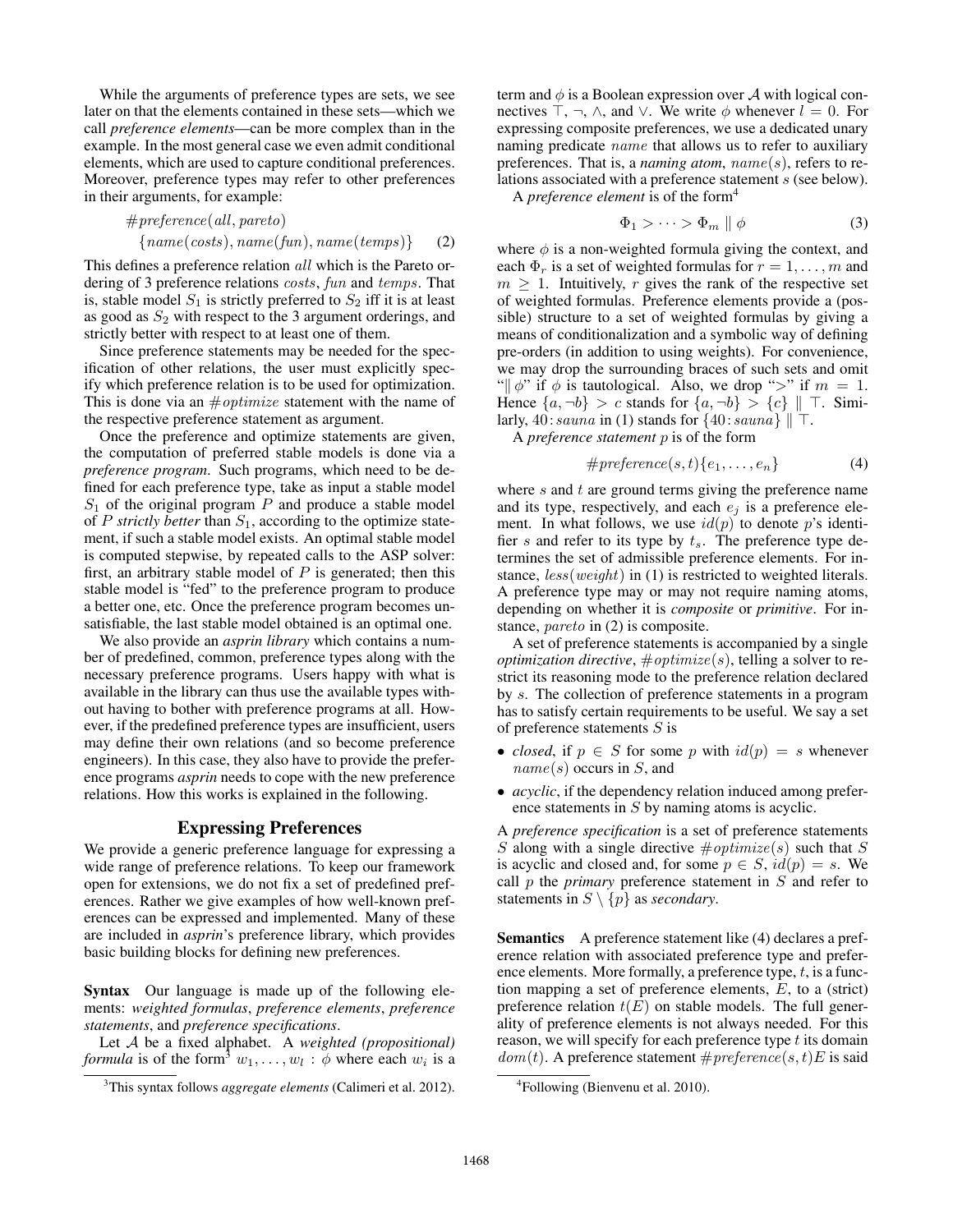to be *admissible*, if  $E \in dom(t)$ . For simplicity, we also denote the relation  $t(E)$  by  $\succ_s$ .

Here is an example of defining a preference type:

- Define less(card) by:  $dom(less(card)) = P({a, \neg a \mid})$  $a \in \mathcal{A}$ , where  $\mathcal{P}(S)$  is the power set of S, and  $(X, Y) \in less(card)(E)$  iff
	- $|\{\ell \in E \mid X \models \ell\}| < |\{\ell \in E \mid Y \models \ell\}|$

Our approach centres on the implementation of the decision problem:  $(X, Y) \in t(E)$ ? The resulting algorithmic framework requires that the induced preference relations be strict partial orders. We can still define strict preference relations in terms of non-strict or other auxiliary preference relations, as long as the preference relation subject to optimization is irreflexive and transitive.

Here is a further example from *asprin*'s library, going beyond existing preferences in ASP solvers.

• Define subset by:  $dom(subset) = P({a, \neg a \mid a \in A}),$ and  $(X, Y) \in subset(E)$  iff  $\{\ell \in E \mid X \models \ell\} \subset \{\ell \in E \mid Y \models \ell\}$ 

Composite preferences are formed by aggregation. The naming predicate *name* is used to refer to auxiliary preferences. For a naming atom  $name(s')$ , we let  $\succeq_{s'}$  be the nonstrict preference relation associated with preference statement s'. Relations  $\succ_{s'}$ ,  $=_s'$ ,  $\prec_{s'}$ ,  $\preceq_{s'}$  are similarly defined. For example, let  $N$  be the set of naming atoms. Then:

- Define pareto by:  $dom(pareto) = \mathcal{P}(\{n \mid n \in N\})$ , and  $(X, Y) \in \text{pareto}(E)$  iff  $\bigwedge_{name(s)\in E}(X \succeq_s Y) \wedge \bigvee_{name(s)\in E}(X \succ_s Y)$
- Define lex by:  $dom(lex) = P({w:n | n \in N, w \in \mathbb{N}})$  and  $(X, Y) \in lex(E)$  iff

$$
\bigvee\nolimits_{w:name(s)\in E}((X\succ_{s}Y)\wedge\bigwedge_{v:name(s')\in E, v
$$

Other composite preference types are easily defined. Here are examples with specific preference elements.

•  $\# preference(1, less(card))\{a, \neg b, c\})$  declares  $X \succ_1 Y$ as

$$
|\{\ell \in \{a, \neg b, c\} \mid X \models \ell\}| < |\{\ell \in \{a, \neg b, c\} \mid Y \models \ell\}|
$$

•  $\# preference(2, more(weight))\{1:a, 2:\neg b, 3:c\}$  declares  $X \succ_2 Y$  as

 $\sum_{(w:\ell) \in \{1:a,2:-b,3:c\}, X \models \ell} w > \sum_{(w:\ell) \in \{1:a,2:-b,3:c\}, Y \models \ell} w$ 

- $\# preference(3, subset) \{a, \neg b, c\}$  declares  $X \succ_3 Y$  as  $\{\ell \in \{a, \neg b, c\} \mid X \models \ell\} \subset \{\ell \in \{a, \neg b, c\} \mid Y \models \ell\}$
- $\# preference(4, pareto) \{ name(1), name(2), name(3) \}$ declares  $X \succ_4 Y$  as  $(X \succeq_1 Y) \wedge (X \succeq_2 Y) \wedge (X \succeq_3 Y)$  $Y) \wedge ((X \succ_1 Y) \vee (X \succ_2 Y) \vee (X \succ_3 Y))$
- $\# preference(5, lex) \{1 : name(1), 2 : name(2), 3 :$  $name(3)$  declares  $X \succ_5 Y$  as  $(X \succ_1 Y) \vee ((X =_1$  $(Y) \wedge (X \succ_2 Y)) \vee ((X =_1 Y) \wedge (X =_2 Y) \wedge (X \succ_3 Y))$

### Handling Preferences

We now discuss how preferences in *asprin* are handled through *preference programs*.

Instance format Preference statements are represented internally as a collection of facts. A weighted formula of form  $w_1, \ldots, w_l : \phi$  occurring in some set  $\Phi_r$  of a preference element  $e_i$  in a preference statement s as in (4) is represented as a fact of form

$$
\mathtt{preference}(\mathtt{s},\mathtt{j},\mathtt{r},\mathtt{for}(\mathtt{t}_{\phi}),(\mathtt{w}_{\mathtt{1}},\ldots,\mathtt{w}_{\mathtt{l}})).
$$

where each  $w_i$  represents  $w_i$  for  $i = 1, \ldots, l$  and  $\mathbf{t}_{\phi}$  is a term representing  $\phi$  by using function symbols neg/2, and/2, and  $\sigma r/2$ . For simplicity, we use indexes, r and j, for identifying the respective structural components. For representing the condition of  $e_i$ , we set r to 0. A naming atom  $name(s)$ is represented analogously, except that  $for(t_{\phi})$  is replaced by  $name(s)$ .

We let  $F_{s,j}$  denote the set of all facts obtained for all weighted formulas and naming atoms contained in preference element  $e_i$  belonging to preference statement s. With this, we define the translation of a preference statement # preference  $(s, t)$  { $e_1, \ldots, e_n$ } as

$$
F_s = \{\texttt{preference}(\mathbf{s}, \mathbf{t_s}).\} \cup \bigcup\nolimits_{j=1,...,n} F_{s,j}
$$

For example, some of the previous preference statements are translated as follows.

•  $\# preference(1, less(card))\{a, \neg b, c\})$  yields preference(1,less(cardinality)). preference $(1,1,1,f$ or $(a)$ , $()$ ).

preference(1,2,1,for(neg(b)),()).

- preference $(1,3,1,f$ or $(c)$ , $()$ .
- $\# preference(2, more(weight))\{1 : a, 2 : \neg b, 3 : c\})$ yields

preference(2,more(weight)). preference $(2, 1, 1,$  for $(a)$ , $(1)$ ). preference(2,2,1,for(neg(b)),(2)). preference $(2,3,1,f$ or $(c)$ , $(3)$ ).

•  $\# preference(5, lex) \{1 : name(1), 2 : name(2), 3 :$  $name(3)$ } yields

```
preference(5,lexico).
preference(5,1,1,name(1),(1)).
preference(5,2,1,name(2),(2)).
preference(5,3,1,name(3),(3)).
```
Encoding We consider logic programs over a set A of atoms and refer to them as *base programs*. We assume that a preference program is formed over a set  $\mathcal{E} \cup \mathcal{F}$  of atoms disjoint from  $A$ . While  $F$  provides a fixed set of internal atoms (formed from dedicated predicate symbols, such as preference),  $\mathcal E$  can be customized.

For deciding whether one stable model is preferred to another, we implement each preference type  $t$  by an ASP encoding  $E_t$ .  $E_t$  defines under which conditions a (new) stable model is strictly better than an old one, given preference type  $t$  and facts  $F_s$ . This is expressed using a unary predicate better. In addition, preference programs use auxiliary rules, C, describing problem-independent internal concepts like satisfaction of Boolean expressions. C also contains the integrity constraint:

:- not better(P), optimize(P).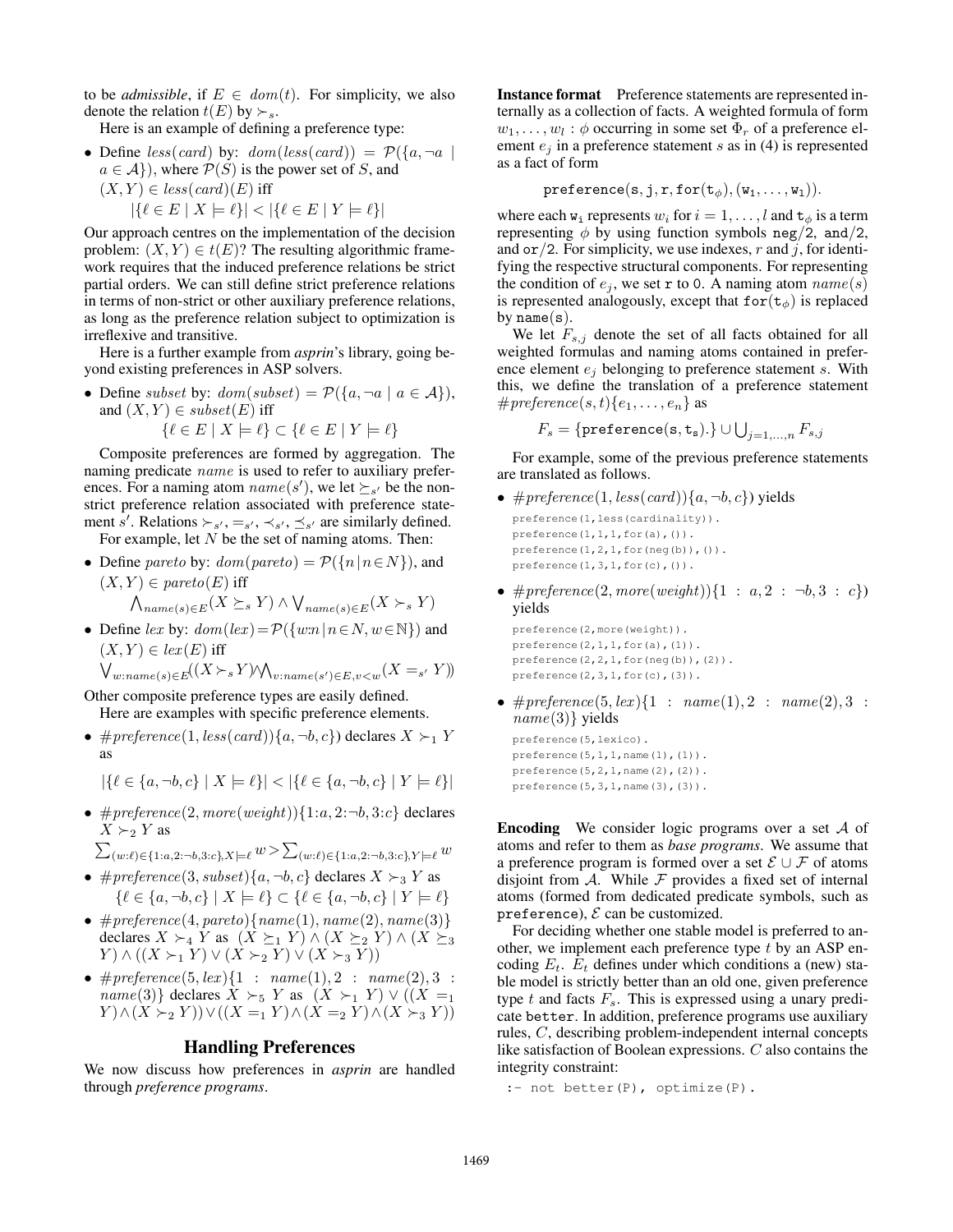This constraint ensures the preference program is unsatisfiable whenever no strictly better stable model can be found. To implement the obligatory optimization directive  $\# \mathit{optimize}(s),$  we add 'optimize(s).' to the facts  $F_s$  of the primary preference s.

The question to be addressed now is: How do we represent stable models in order to compare them? For this we rely on ASP's meta-interpretation capacities and reify atoms to constants by using unary predicates holds and holds'. We define for  $X \subseteq \mathcal{A}$  the following sets.

$$
H_X = \{ holds(a) | a \in X \}
$$
  
\n
$$
H'_X = \{ holds'(a) | a \in X \}
$$
  
\n
$$
R'_X = \{ holds(a) \leftarrow a | a \in X \}
$$
  
\n
$$
R'_X = \{ holds'(a) \leftarrow a | a \in X \}
$$
  
\n
$$
G'_X = \{ \{ h \} \leftarrow | h \in H_X \}
$$
  
\n
$$
G'_X = \{ \{ h' \} \leftarrow | h' \in H'_X \}
$$

 $R_X$  provides the dynamic counterpart of  $H_X$  relative to an encompassing model  $X$ . Atoms formed by using predicates holds and holds' are internal and thus belong to  $\overline{\mathcal{F}}$ .

The next results form the theoretical foundation of our approach.

Definition 1 *Let* s *be a preference statement declaring preference relation*  $\succ$ <sub>*s*</sub> and let the programs  $E$ <sub>t<sub>s</sub></sub>,  $F$ <sub>s</sub>, and A be *as described above. We call*  $E_t$ <sub>s</sub> ∪  $F_s$  ∪  $C$  *a* preference program *for* s, if for all sets  $X, Y \subseteq A$ , we have

 $X \succ_s Y$  iff  $E_{t_s} \cup F_s \cup C \cup H_X \cup H_Y'$  is satisfiable.

Note that preference programs refer only to atom sets and are thus initially independent of any base programs. This changes once a program  $P$  together with reifying or generating rules, like  $R_X$  or  $G_X$ , is considered (instead of  $H_X$ ).

For illustration, consider the implementation of a preference program for  $\# preference(3, subset){a, \neg b, c}$  that allows us to check whether  $\{a, b\} \succ_3 \{a\}$  holds.

$$
F_{subset} = \left\{ \begin{array}{ll} \text{better(P)} : \text{ preference}(P, subset), \\ 1 \text{ {sum\{1,X \text{ }}}, not holds(X), holds'(X), \\ \text{ preference}(P, _-, f \text{ or } (X), _-) \}, \\ \text{ holds}(X) : \text{ preference}(P, _-, f \text{ or } (X), _-), \\ \text{ holds}(X) : \text{ preference}(P, _-, f \text{ or } (X), _-), \\ \text{ holds}(X) : \text{ preference}(P, _-, f \text{ or } (X), _-), \\ \text{models}(X) : \text{ preference}(X), \\ \text{preference}(X), \\ \text{preference}(X), \\ \text{preference}(X), \\ \text{preference}(X), \\ \text{in } (X), \\ \text{preference}(X), \\ \text{in } (X), \\ \text{in } (X), \\ \text{in } (X), \\ \text{in } (X), \\ \text{in } (X), \\ \text{in } (X), \\ \text{in } (X), \\ \text{in } (X), \\ \text{in } (X), \\ \text{in } (X), \\ \text{in } (X), \\ \text{in } (X), \\ \text{in } (X), \\ \text{in } (X), \\ \text{in } (X), \\ \text{in } (X), \\ \text{in } (X), \\ \text{in } (X), \\ \text{in } (X), \\ \text{in } (X), \\ \text{in } (X), \\ \text{in } (X), \\ \text{in } (X), \\ \text{in } (X), \\ \text{in } (X), \\ \text{in } (X), \\ \text{in } (X), \\ \text{in } (X), \\ \text{in } (X), \\ \text{in } (X), \\ \text{in } (X), \\ \text{in } (X), \\ \text{in } (X), \\ \text{in } (X), \\ \text{in } (X), \\ \text{in } (X), \\ \text{in } (X), \\ \text{in } (X), \\ \text{in } (X), \\ \text{in } (X), \\ \text{in } (X), \\ \text{in } (X), \\ \text{in } (X), \\ \text{in } (X), \\ \text{in } (X), \\ \text{in } (X), \\ \text{in } (X), \\ \text{in } (X), \\ \text{in } (X), \\ \text{in } (X), \\ \text{in } (X), \\ \text{in } (X), \\ \text{in } (X), \\ \text{in } (X), \\ \text{in } (X), \\ \text{in } (X), \\ \text{in } (X), \\ \text{
$$

Grounding and solving the above programs yields a stable model containing better (3) indicating that  $\{a, b\} \succ_3$  ${a}$ , or  ${a} \subset {a, \neg b}$ , holds.

Base and preference programs are formed over disjoint sets of atoms. Interactions among them are controlled by

mapping atoms in A to  $H_{\mathcal{A}}$  and  $H'_{\mathcal{A}}$ , respectively. The next proposition makes precise how preference programs capture the semantics of preference statements.

**Proposition 1** *Let*  $E_t$ ,  $\cup$   $F_s$   $\cup$   $C$  *be a preference program for preference statement* s*.*

1. If Z is a stable model of 
$$
E_{t_s} \cup F_s \cup C \cup G_A \cup G'_A
$$
,  
then  $\{a \mid holds(a) \in Z\} \succ_s \{a \mid holds'(a) \in Z\}$ .

*2. If*  $X \succ_s Y$ *, then there is a stable model*  $Z$  *of*  $E_{t_s} \cup F_s \cup$  $C \cup G_{\mathcal{A}} \cup G_{\mathcal{A}}'$  such that

$$
X = \{a \mid holds(a) \in Z\} \text{ and } Y = \{a \mid holds'(a) \in Z\}.
$$

The above implies that  $\succ_s = \{(X, Y) | X, Y \subseteq \mathcal{A}, (E_{t_s} \cup$  $F_s \cup C \cup H_X \cup H_Y'$  is satisfiable}.

Now, replacing  $H_{\{a,b\}}$  and  $H_{\{a\}}$  among the above programs by

$$
G_{\{a,b,c\}} = \{ \text{ (holds (a); holds (b); holds (c) } \}, \}
$$
  

$$
G'_{\{a,b,c\}} = \{ \text{ (holds (a); holds (b); holds (c) } \}, \}
$$

yields 19 stable models capturing preference relation  $\succ_3$ .

Next, we show how preference programs can be used for deciding whether a stable model of a base program is preferred, and how a dominating model is obtained.

Proposition 2 *Let* P *be a program over* A *and let* s *be a preference statement.*

- *1. If* X *is a stable model of* P, then X *is*  $\succ s$ -preferred iff  $(P \cup E_{t_s} \cup F_s \cup C \cup R_A \cup H_X')$  is unsatisfiable.
- 2. If Y is a stable model of  $(P \cup E_{t_s} \cup F_s \cup C \cup R_{\mathcal{A}} \cup H_X')$ *for some*  $X \subseteq A$ *, then*  $Y \cap A$  *is a stable model of*  $P$  *such that*  $(Y \cap A) \succ_s X$ .

We use  $(P \cup E_t \cup F_s \cup C \cup R_A \cup H'_X)$  for checking whether there is a model dominating  $X$ . Note how the usage of program  $P \cup R_A$  restricts candidates to stable models of P (unlike arbitrary subsets of  $A$  as in Proposition 1).

Now, adding P and replacing  $H_{\{a,b\}}$  by  $R_{\{a,b,c\}}$  among the above programs, where

$$
P = \{ 2 \{ a, b, c \} 2. \}
$$
  

$$
R_{\{a,b,c\}} = \left\{ \begin{array}{l} \text{holds (a) : -a.} \\ \text{holds (b) : -b.} \\ \text{holds (c) : -c.} \end{array} \right\}
$$

allows us to check whether a set  $X$  is dominated by some stable model of P. For instance, checking whether  $\{a\}$  is dominated is done by keeping  $H'_{\{a\}}$ . This yields a stable model containing holds(a) and holds(b) and tells us that  ${a}$  is dominated by  ${a,b}$ . Now, replacing  $H'_{\{a\}}$  by  $H'_{\{a,b\}}$ yields an unsatisfiable program, indicating that  $\{a, b\}$  is a  $\succ_3$ -preferred stable model of P.

Both primitive and composite preference types are implemented by preference programs. For the latter, the definition of better depends on the respective definitions of the constituent preference types. Note that for some cases definitions of non-strict versions of the intended preference relations, respectively equality, need to be provided as well.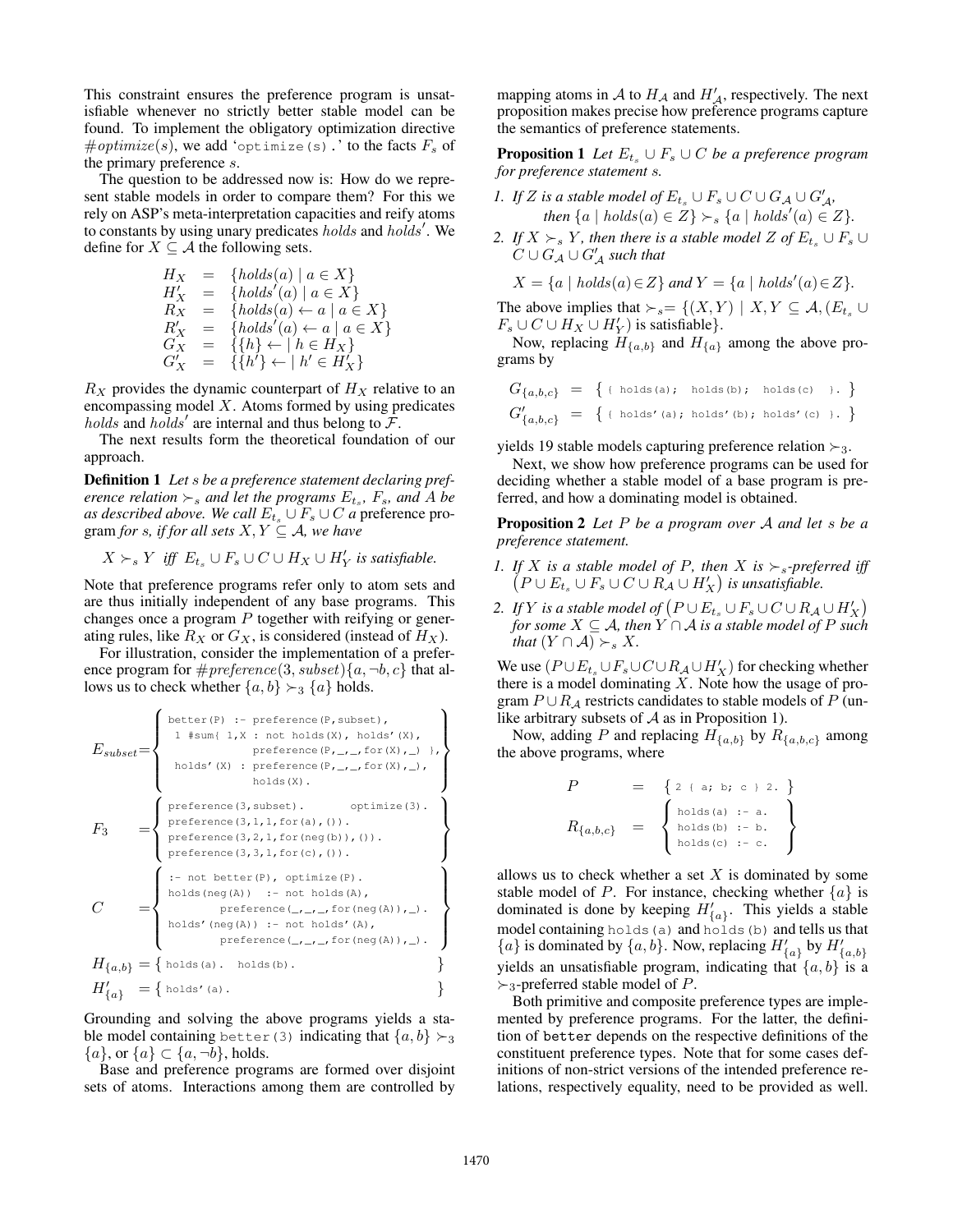Thus, given a preference specification  $S$ , we let the preference program  $E_t \cup F_s$  of the primary preference s in S also account for the specifications of all secondary preferences.

In the rest of this section we show how selected preference types are implemented in *asprin*.

•  $less(card)$  is implemented by

better(P) :- preference(P, less(cardinality)), 1 #sum{ $-1$ ,X: holds(X), preference(P,\_,\_,for(X),\_); 1, X: holds'(X), preference(P, \_, \_, for(X), \_) }.

•  $more(weight)$  is implemented by

```
better(P) :- preference(P,more(weight)),
 1 #sum{ W_rX: holds(X), preference(P,_,_,for(X),(W));
         -W, X: holds'(X), preference(P, _, _, for(X),(W))}.
```
The preference type *pareto* uses a non-strict relation bettereq; for  $less(cardinality)$  and  $more(weight)$  this is implemented by simply replacing the above lower bound 1 by 0. Given this, *pareto* is implemented by

```
better(P) :- preference(P,pareto),
            better(P''), preference(P,_,_,name(P''),_),
             bettereq(P') : preference(P,_,_,name(P'),_).
```
In general the correctness of a preference program is the responsibility of the implementer, just as with regular ASP encodings. However, for *asprin*'s preference library, we can provide correctness results.

## Computing Preferences

Our algorithms rely upon successive calls to a (multi-shot) ASP solver (for this we use *clingo* 4). For a (normal or disjunctive) program  $P$ , define

$$
solve(P) = \begin{cases} X & \text{if } X \text{ is (some) stable model of } P \\ \perp & \text{if } P \text{ is unsatisfiable} \end{cases}
$$

**Computing one preferred model** Given a program  $P$  and a preference statement s, Algorithm 1<sup>5</sup> computes a  $\succ_s$ preferred stable model of P. We put no restrictions on the program P or on the preference program; both may even be disjunctive programs. Note that the non-dominance test for candidate models is implemented as prescribed by Proposition 1. This is done in Line 5 where we check whether there is a Y such that  $Y \succ_s X$ .<sup>6</sup>

Theorem 1 *Given a program* P *and preference statement* s*, Algorithm 1 computes a*  $\succ$ <sub>s</sub>-preferred stable model of P if P *is satisfiable, and* ⊥ *otherwise.*

Computing all preferred models While base programs remain unrestricted, we limit ourselves here to preferences for which we can decide whether  $X \succ Y$  holds for sets  $X, Y$ in polynomial time. Given this, we assume without loss of generality that preference programs are stratified (Apt et al. 1987), since each problem decidable in polynomial time can be represented as a stratified logic program.

| <b>Algorithm 1:</b> $solveOpt(P, s)$                                                                       |  |  |  |  |  |  |  |  |
|------------------------------------------------------------------------------------------------------------|--|--|--|--|--|--|--|--|
| <b>Input</b> : A program P over A and preference                                                           |  |  |  |  |  |  |  |  |
| statement s.                                                                                               |  |  |  |  |  |  |  |  |
| <b>Output</b> : A $\succ$ <sub>s</sub> -preferred stable model of P, if P is                               |  |  |  |  |  |  |  |  |
| satisfiable, and $\perp$ otherwise.                                                                        |  |  |  |  |  |  |  |  |
| $1 \ Y \leftarrow solve(P)$                                                                                |  |  |  |  |  |  |  |  |
| 2 if $Y = \perp$ then return $\perp$                                                                       |  |  |  |  |  |  |  |  |
| 3                                                                                                          |  |  |  |  |  |  |  |  |
| 4 repeat                                                                                                   |  |  |  |  |  |  |  |  |
| $\mid X \leftarrow Y$<br>5                                                                                 |  |  |  |  |  |  |  |  |
| $\vert Y \leftarrow solve(P \cup E_{t_s} \cup F_s \cup C \cup R_{\mathcal{A}} \cup H'_X) \cap \mathcal{A}$ |  |  |  |  |  |  |  |  |
| until $Y = \perp$<br>7                                                                                     |  |  |  |  |  |  |  |  |
| return $X$                                                                                                 |  |  |  |  |  |  |  |  |

Given a program  $P$  and a preference statement s, Algorithm 2 computes all  $\succ$ <sub>s</sub>-preferred stable models of P. The

| <b>Algorithm 2:</b> $solveOptAll(P, s)$                                                                               |  |  |  |  |  |  |  |  |
|-----------------------------------------------------------------------------------------------------------------------|--|--|--|--|--|--|--|--|
| <b>Input</b> : A program P over A and preference                                                                      |  |  |  |  |  |  |  |  |
| statement s.                                                                                                          |  |  |  |  |  |  |  |  |
| <b>Output</b> : The set of $\succ$ <sub>s</sub> -preferred stable models of P.                                        |  |  |  |  |  |  |  |  |
| $1 \mathcal{X} \leftarrow \emptyset$                                                                                  |  |  |  |  |  |  |  |  |
| $2 \log p$                                                                                                            |  |  |  |  |  |  |  |  |
| $Y \leftarrow solve(P \cup \bigcup_{X_i \in \mathcal{X}} (N_{X_i} \cup (\overline{E_{t_s}} \cup F_s \cup C \cup$<br>3 |  |  |  |  |  |  |  |  |
| $(H_{X_i})^i\cup R'^i_A))\cap A$                                                                                      |  |  |  |  |  |  |  |  |
| if $Y = \perp$ then return X<br>$\overline{\mathbf{4}}$                                                               |  |  |  |  |  |  |  |  |
| 5                                                                                                                     |  |  |  |  |  |  |  |  |
| repeat<br>6                                                                                                           |  |  |  |  |  |  |  |  |
| $X \leftarrow Y$<br>7                                                                                                 |  |  |  |  |  |  |  |  |
| $Y \leftarrow solve(P \cup E_t, \cup F_s \cup C \cup R_{\mathcal{A}} \cup H'_X) \cap \mathcal{A}$<br>8                |  |  |  |  |  |  |  |  |
| until $Y = \perp$<br>9                                                                                                |  |  |  |  |  |  |  |  |
| $\mathcal{X} \leftarrow \mathcal{X} \cup \{X_{ \mathcal{X} +1}\}$<br>10                                               |  |  |  |  |  |  |  |  |

idea is to collect preferred models computed in analogy to Algorithm 1. To see this, observe that Lines 3-8 correspond to Lines 1-6 in Algorithm 1. That is, starting from an initial model  $Y$  in Line 3 a preferred model,  $X$ , is obtained after the repeat loop via successive non-dominance tests. Preferred models are accumulated in the indexed set  $X$ .

The most intricate part of Algorithm 2 is Line 3. The goal is to compute a stable model of  $P$  that is neither dominated by nor equal to any preferred model in  $X$ . Line 3 checks whether there is a stable model  $Y$  of  $P$  such that  $X_i \neq Y$  and  $X_i \neq s$  Y for all  $i \in I$ . (We already have  $Y \nless_{s} X_i$  since each  $X_i \in \mathcal{X}$  is  $\succ_{s}$ -preferred.) The condition  $X_i \neq Y$  is guaranteed by the integrity constraint  $N_{X_i}$ of form  $N_X = \{ \leftarrow X \cup \{ \sim a \mid a \in \mathcal{A} \setminus X \} \}$  for each  $i \in I$ . Although such solution recording is exponential in space, it is non-intrusive to the solver. For the condition  $X_i \nless s Y$ , preference programs are not directly applicable since they result in an unsatisfiability problem according to Definition 1. Instead, we need to encode the condition as a satisfiability problem in order to obtain a stable model as a

 $5$ This algorithm is inspired by ideas in (Brewka et al. 2003; Giunchiglia and Maratea 2012), see the discussion for details.

 $6$ Note that Algorithm 1 can easily be turned into an anytime algorithm returning the best answer set computed so far.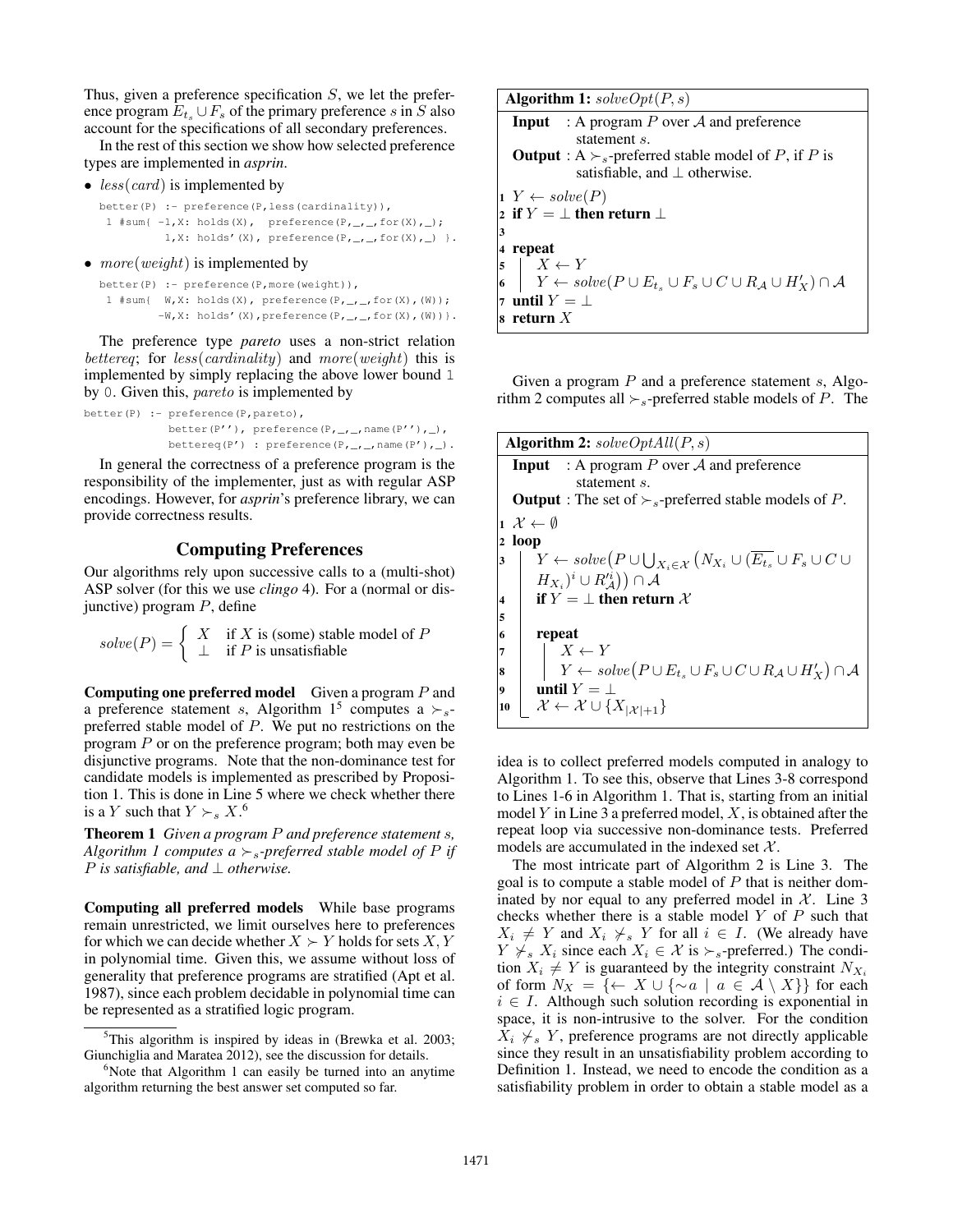starting point for the subsequent search. Due to our restriction to stratified preference programs, this is accomplished as follows: Given a program  $P$ , define  $\overline{P}$  as the program

$$
(P \setminus \{r \in P \mid head(r) = \emptyset\}) \cup \{u \leftarrow body(r) \mid r \in P, head(r) = \emptyset\} \cup \{\leftarrow \sim u\},
$$

where  $u$  is a new atom. Now, if program  $P$  is stratified,  $P$  is satisfiable iff  $\overline{P}$  is unsatisfiable. Moreover, let  $E_t \cup F_s \cup C$ be a stratified preference program for preference statement s. Then, for all sets  $X, Y$  of atoms over A, we have

$$
X \not \succ_s Y \text{ iff } \overline{E_{t_s}} \cup F_s \cup C \cup H_X \cup H_Y' \text{ is satisfiable.}
$$

Based on this, we can prove soundness and completeness.

Theorem 2 *Given a program* P *and a preference statement s*, Algorithm 2 computes the set of all  $\succ_s$ -preferred stable *models of* P*.*

In addition to the algorithms described above, *asprin* also provides algorithms for more complex preferences and for an axiomatic approach to preferences. Due to space restrictions we cannot go into detail here. In brief: Our algorithms for complex preferences (described elsewhere) build upon the *saturation* technique of (Eiter and Gottlob 1995) and the meta-interpretation-based approach in (Gebser et al. 2011). In the axiomatic approach, a program is extended so that the stable models of the extended program correspond to the preferred stable models of the original one. This extension is again formulated via saturation (cf. (Gebser et al. 2011)).

### The *asprin* system

We implemented *asprin* by means of the ASP-Python integration of *clingo* 4.4 (Gebser et al. 2014); it is publicly available at (potassco). In fact, Algorithm 1 and 2 are implemented in Python and interact with a continuously running *clingo* object through ground and solve functions. The current *asprin* library includes more and less as regards cardinality and weight, respectively, subset and superset, aso (Brewka et al. 2003), partial orders of (Giunchiglia and Maratea 2012), lexico, pareto, and and neg (Son and Pontelli 2006).

Although *asprin*'s unique characteristics lie in its flexibility and generality, let us investigate how much this costs confronted with dedicated implementations, and also analyze the effect of preference composition. To this end, we have gathered 193 benchmark instances from eight different classes: 15-*Puzzle*, *Crossing*, and *Valves* stem from the ASP competitions<sup>7</sup> of 2009 and 2013; *Ricochet* Robots from (Gebser et al. 2013a), Circuit *Diagnosis* from (Siddiqi 2011) and adapted to ASP in (Gebser et al. 2013b), Metabolic Network *Expansion* from (Schaub and Thiele 2009), Transcription Network *Repair* from (Gebser et al. 2010), and *Timetabling* from (Banbara et al. 2013). All classes involve a single optimization statement; *Valves* and *Timetabling* deal with weight summation, all others with cardinality. We selected from each class (if possible) the 30 most runtime-consuming instances solvable in 300s by

*clingo* 4.4.<sup>8</sup> The number of instances is given in parentheses in the first column of Table 1, followed by the average number of ground atoms comprised in the optimization statements. Each other entry (above the last line) provides the average runtime per class with the system indicated in the column header; the last line gives the overall average and timeouts. Each run was restricted to 900s CPU time (on Intel Xeon dual-core processors with 3.4 GHz and 4 GB RAM under Linux). Timeouts account for 900s; their respective number is given in parentheses.

First, let us consider mono-objective cardinality and weight optimization (c/w) to contrast *asprin*'s outer solver optimization with the inner solver one of *clingo* (using branch-and-bound in its default setting). Comparing the results given in the columns headed by *clingo* and ' $asprin<sub>c/w</sub>$ ', we observe that on average *clingo* 4.4 takes only one third of the time needed by *asprin* (based on the same *clingo* 4.4 configuration), which moreover times out in 11 cases. This difference is mainly caused by the respective performance on *Diagnosis*, *Expansion*, and *Timetabling* instances. Although all three have optimization statements involving large sets of atoms, this cannot be the major cause in view of the moderate difference observed on *Repair* instances. In fact, a closer look reveals that all three classes exhibit the longest convergence to the optimum. That is, both *asprin* as well as *clingo* enumerate a large number of candidate models before they find the optimal one. While *asprin* and *clingo* inspect on average 123.87 and 167.35 stable models, they probe 362.64, 291.86, 236 and 361.37, 301.23, 565.58, respectively, on the aforementioned classes. Although *asprin* converges globally even better than *clingo*, each unsuccessful model makes it ground further rules. As a result, on these classes *asprin* spends 20-50% of its runtime on intermediate grounding, while this is negligible on all other classes. This is obviously a bottleneck of our approach; however, it can be remedied by improving the convergence to the optimum. An effective way is to suppress memorized phase assignments (Pipatsrisawat and Darwiche 2007) among consecutive solve calls, as offered by *clingo*'s option --forget. The result can be seen in the column headed '*asprin<sub>c/w</sub>* -f'. This strategy results in an enumeration of only 74.98 models on average and leads to a corresponding improvement in runtime, although in some cases we get more timeouts.<sup>9</sup>

Consider now mono-objective subset optimization (s). In ASP, this is done via saturation-based encodings using disjunctive logic programs. The *metasp* system reflects this approach by compiling a normal logic program along with a subset-oriented optimization statement into such a disjunctive logic program, which can then be solved with *clingo* 4.4. The results in the last three columns of Table 1 show that *asprin* (using normal logic programs) outperforms *metasp*, and moreover that finding subset-minimal models is even easier than cardinality-minimal ones (ignoring weights).

Next, let us briefly summarize our experiments on the impact of preference composition. For this, we turned the above mono-objective problems into multi-objective

 $7$ Other competition classes were either too easy or too difficult.

<sup>8</sup>A cutoff at 900s brought only a handful of additional instances. <sup>9</sup>We get a higher average of 358.90 models with *Timetabling*.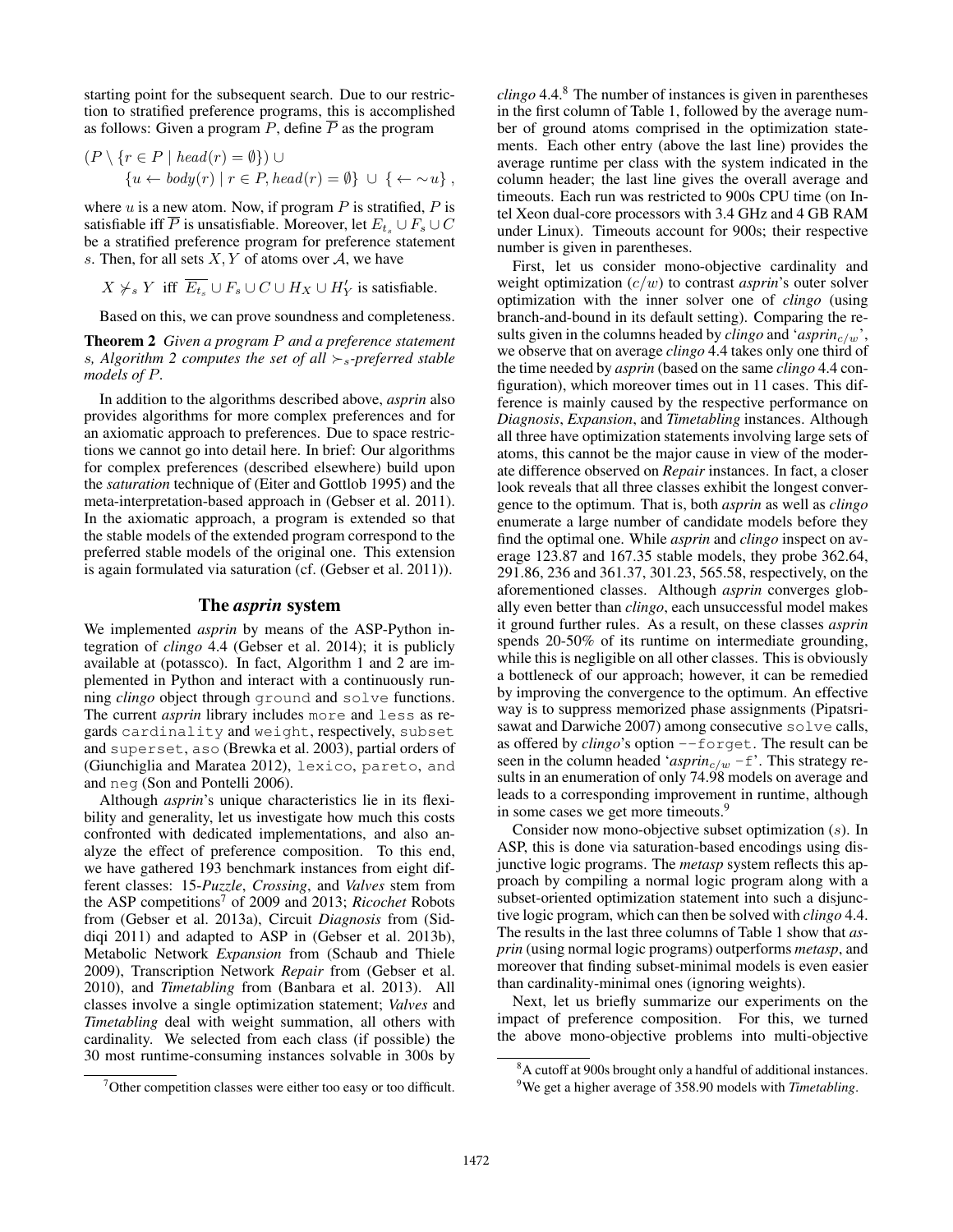| Benchmark $\setminus$ System              |      | clingo         | $asprin_{c/w}  asprin_{c/w}-f $ |                                                | metasp | <i>asprin</i> ,                          | asprin, $-f$    |          |     |
|-------------------------------------------|------|----------------|---------------------------------|------------------------------------------------|--------|------------------------------------------|-----------------|----------|-----|
| Ricochet                                  | (30) |                |                                 | 20.00 104.74(0) 174.26(0) 113.45               |        | $(0)$  811.32 (24) 175.71 (0) 109.91 (0) |                 |          |     |
| $\vert$ Timetabling (12) 23687.75 $\vert$ |      |                |                                 | $35.82(0)$  490.39 (5) 694.92                  |        | (8) 798.75(10) 142.03(0)                 |                 | 12.01(0) |     |
| Puzzle                                    | (7)  |                |                                 | 580.57 77.00 (0) 77.39 (0)                     | 96.70  | $(0)$ 34.79 $(0)$ 17.06 $(0)$            |                 | 17.22(0) |     |
| Crossing                                  |      |                |                                 | $(24)$ 211.92 48.43 (0) 105.64 (1)             | 67.50  | $(0)$ 62.33 $(0)$ 0.50 (0)               |                 | 0.46(0)  |     |
| <i>Valves</i>                             | (30) | 56.63          |                                 | $52.53(0)$ 72.85 (0)                           | 78.11  | $(0)$  900.00 $(30)$   45.01 $(0)$       |                 | 39.31(0) |     |
| Expansion                                 |      |                |                                 | $(30)$ 7501.87 91.53 $(0)$ 373.56 $(2)$ 241.05 |        | (7) 900.00(30) 292.57(0)                 |                 | 21.12(0) |     |
| $\vert Repair \vert$                      |      | $(30)$ 6750.73 |                                 | $71.78(0)$  102.19 (0)  43.94                  |        | $(0)$  900.00 $(30)$   6.88 $(0)$        |                 | 2.19(0)  |     |
| $\Delta$ <i>Diagnosis</i>                 |      | $(30)$ 1669.00 |                                 | $84.96(0)$  254.19 (3) 101.33                  |        | $(0)$  181.71                            | $(6)$ 41.55 (0) | 1.56 (0) |     |
| Average                                   |      |                |                                 | 70.85 (0) 206.31 (11) 179.63                   |        | $(15)$ [573.61 (130)]                    | 90.16(0)        | 25.47    | (0) |

Table 1: Comparing different *asprin* settings with *clingo* 4.4 and *metasp*

ones by splitting their optimization statements, which were then composed in different ways. First, we distribute the atoms in an optimization statement to obtain 16 statements of the same type. We then use 1,3,7,15 pareto (or lexico) statements to compose the 16 ones in a tree-like fashion. Note that all four representations are equivalent (and lexico- implies pareto-optimality). As regards pareto, we observe a similar performance on all four configurations. An exception is observed on *Expansion* and *Repair* where a single pareto led to much shorter convergence and hence better performance. Globally, the addition of pareto led to a worse performance than obtained in Table 1; and it gets even worse when using lexico, although as before all four representations show similar results. Second, we divided the atoms in an optimization statement into 1, 2, 4, 8, 16 statements of the same type and connected them with a single pareto (or lexico) statement. This results in different preferences with a decreasing number of preferred models. This is also reflected by *asprin*'s performance that improves with an increasing number of optimization statements. A similar behavior with worse performance is observed with lexico.

Finally, we compared *asprin* with the system *satpref* (di Rosa and Giunchiglia 2013) computing optimal models of satisfiability problems with partially ordered qualitative preferences. We ran all the benchmarks of (di Rosa and Giunchiglia 2013) in the same machine and with the same time limit as before. For *asprin* we translated the satisfiability problems to ASP and used option --forget, and for *satpref* we used the approach *optsat-bf*. <sup>10</sup> On random benchmarks *asprin* is faster, it takes 59.54 seconds average time and 99 timeouts, while *satpref* needs 101.38 seconds and timeouts 182 times. On structured benchmarks the picture is different and *satpref* is faster: *asprin* spends 103.16 seconds on average and does 195 timeouts, while *satpref* average time goes down to 15.16 seconds and timeouts only 26 times.

#### **Discussion**

This paper introduces a general, flexible and extendable framework for preference handling in ASP. Our intention was not primarily to come up with new preference relations on stable models that have not been previously studied (although one can certainly introduce such new relations in *asprin*). Rather our goal was to provide ASP technology matching the substantial research on preference handling in ASP and beyond. Essentially, we want to put this research into practice. We believe that *asprin* may play a similar role for answer set optimization (Brewka et al. 2003) as the development of efficient ASP solvers had in boosting the basic answer set solving paradigm.

We expect two types of users: those who are happy using the preference relations in the *asprin* library, and those who want to exploit the extensibility of the system and define their own preference orderings. For the former, much of the technical capabilities of the system are not needed. In fact, they can use *asprin* as a preference handling system where all one needs to know are the available preference types and their arguments. For the latter type of users, let's call them *preference engineers*, the system provides all the additional functionality to define interesting new preference orderings.

There is a large body of work on preferences in logic programming. This literature is too large to be discussed here in detail; see (Delgrande et al. 2004) for a comprehensive (though somewhat dated) overview and (Costantini et al. 2010) for more recent work on preferences related to (quantitative) resources. A study of the computational complexity of the ASO approach with related algorithms can be found in (Zhu and Truszczyński 2013). Our algorithms are inspired by ideas in (Brewka et al. 2003; Giunchiglia and Maratea 2012; Gebser et al. 2011), but while the methods presented in those papers are defined for specific types of preferences, our algorithms can handle any preference type defined in ASP. In fact, most approaches one encounters in the literature can be modelled in our system. This includes established ASP optimization techniques like #*minimize* directives (Simons et al. 2002) and weak constraints (Leone et al. 2006), but also ASO (Brewka et al. 2003), the proposal in (Giunchiglia and Maratea 2012) and the language for specifying preferences in planning domains in (Son and Pontelli 2006). Arguably, the approach closest to ours is (Brewka 2004), in which a specific preference language with a predefined set of preference relations and combination methods is specified. However, this latter language is fixed and lacks the flexibility of our approach, and the only reasoning problem addressed is computing a single preferred model.

<sup>&</sup>lt;sup>10</sup>A comparison between both systems modifying the heuristic of the underlying solver is left as future work.